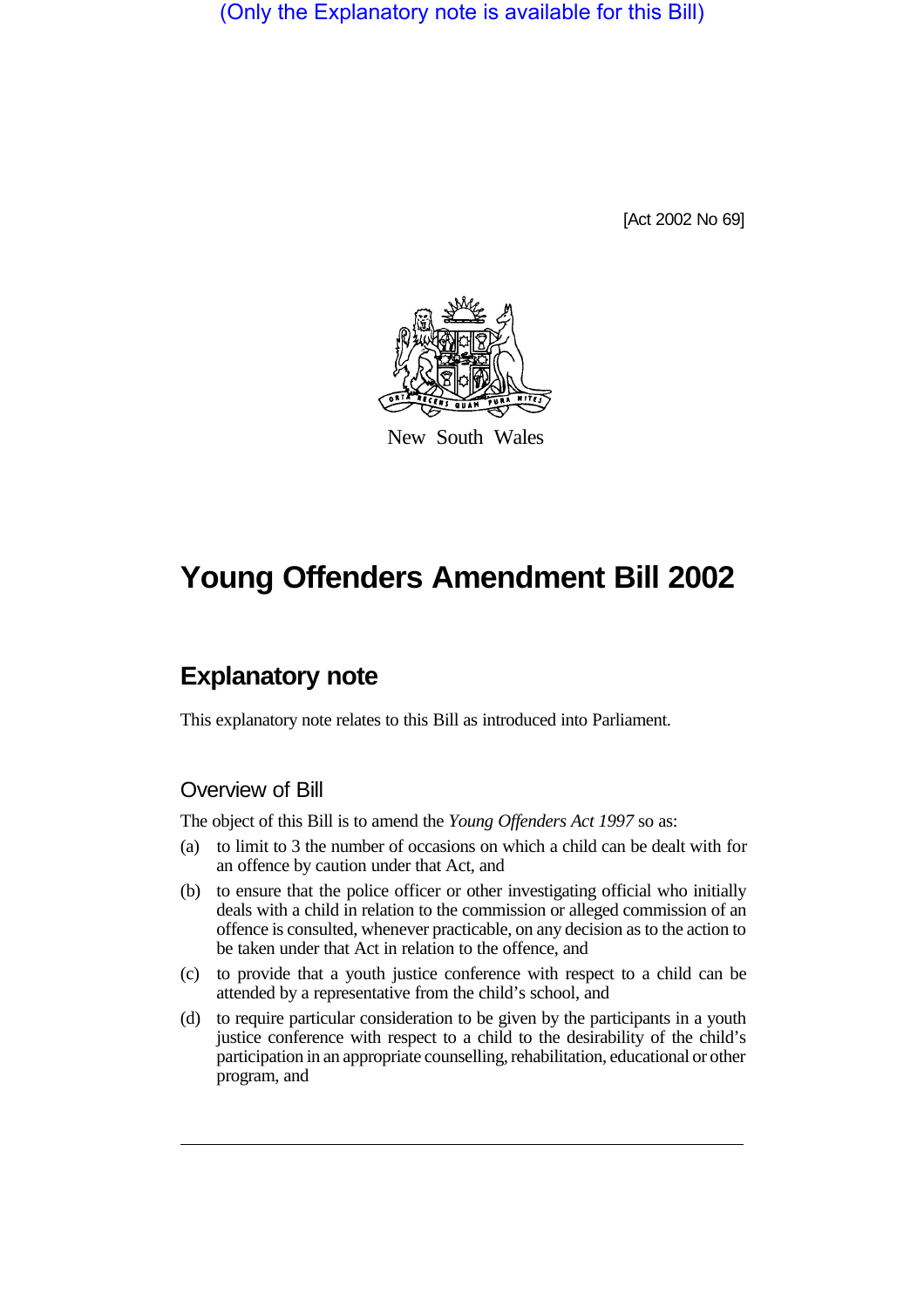Young Offenders Amendment Bill 2002 [Act 2002 No 69]

Explanatory note

- (e) to ensure that the victim of an offence committed or alleged to have been committed by a child has a right of veto as to any outcome plan proposed at a youth justice conference conducted or reconvened with respect to the offence, and
- (f) to illustrate the kinds of program that may be appropriate to be contained in an outcome plan proposed at a youth justice conference.

### Outline of provisions

**Clause 1** sets out the name (also called the short title) of the proposed Act.

**Clause 2** provides for the commencement of the proposed Act on a day or days to be appointed by proclamation.

**Clause 3** is a formal provision giving effect to the amendments to the *Young Offenders Act 1997* set out in Schedule 1.

# **Schedule 1 Amendments**

#### **Limit on number of cautions**

**Schedule 1 [1], [2], [3], [4], [5], [9] and [10]** amend sections 20, 23, 31, 37, 38 (proposed subsection (5)), 41 and 44 of the Principal Act so as to give effect to the object referred to in paragraph (a) above.

#### **Consultation with police officer or other official as to proposed action**

**Schedule 1 [5], [6], [7] and [8]** amend sections 38 (proposed subsection (4)), 40 and 41 of the Principal Act so as to give effect to the object referred to in paragraph (b) above.

#### **Attendance by school representative at youth justice conference**

**Schedule 1 [11]** amends section 47 of the Principal Act so as to give effect to the object referred to in paragraph (c) above.

#### **Consideration of appropriate program for child**

**Schedule 1 [12]** amends section 52 (proposed subsection (2)) of the Principal Act so as to give effect to the object referred to in paragraph (d) above.